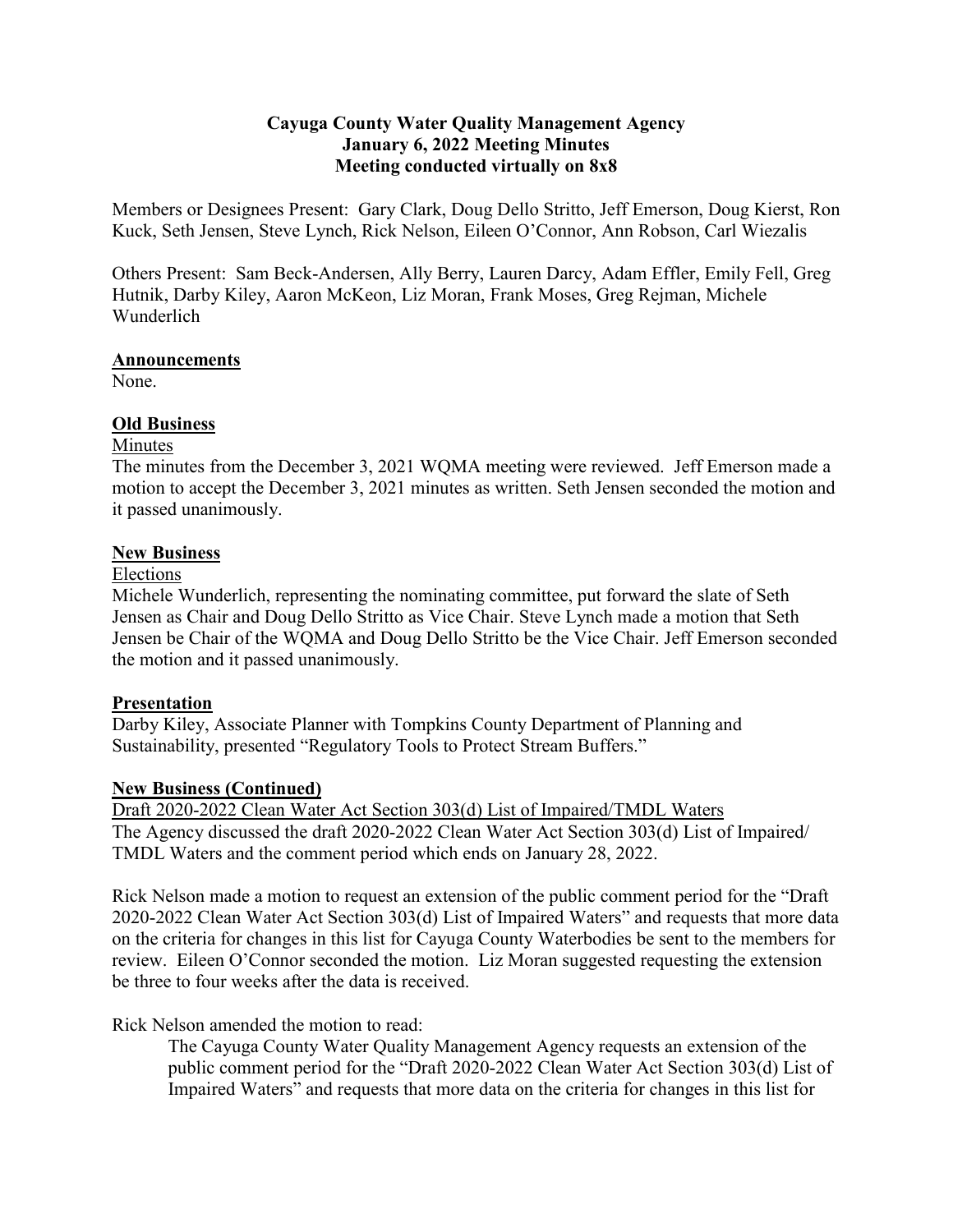Cayuga County Waterbodies be sent to the members for review. We request an extension until February 28, 2022 or 30 days after additional data is received by the County.

Seth Jensen seconded the motion and it passed unanimously.

### **WQMA Priority Working Groups Reports**

Michele Wunderlich reminded the Working Groups that the Year End Report is due in February.

#### Communications Working Group

Eileen O'Connor stated that Michele Wunderlich sent out the last newsletter in December and the next one will be in March.

Invasive Species Working Group No updates.

Nutrient and Sediment Working Group No updates.

#### **Agency Reports**

### Cayuga County Health Department

Eileen O'Connor reported that they have gotten proposals for the Septic System Replacement Program for properties on Lake Como. She stated that she is working with Olivia Green with The Nature Conservancy on promoting innovative phosphorus removal septic technologies within the Owasco Lake Watershed.

#### Department of Parks and Trails

Doug Dello Stritto announced that they are waiting for a NYSDEC permit to dredge the Deauville Island channel in the spring for regular maintenance and to prepare to move docks to the other side of the channel to remove some vehicular traffic from the Island as they go forward with their plans for Island redevelopment. He reported that they need to do more drainage work on the rain garden project over the winter and spring. He reported that they are working with the City of Auburn for permanent closure of the culverts (sluiceway) so they can be maintained in the future.

### Cayuga County Department of Planning and Economic Development

Steve Lynch reported that the NYSDOS and their consultant team are in the process of finalizing the CLEAR plan for Cayuga and Oswego Counties. He reported that the County is working with Community Science Institute and Finger Lakes Institute to do tributary monitoring in 2022. He also reported that Michele Wunderlich and Eileen O'Connor have become staff level representatives to the Cayuga Lake Watershed Intermunicipal Organization (CWIO).

### Cayuga County Soil and Water Conservation District (SWCD)

Doug Kierst reported that they stabilized 1,200 feet of road ditch along Townline Road in the Towns of Scipio and Fleming. He reported that they continue to assess culverts in the Owasco Lake Watershed using the North Atlantic Aquatic Connectivity Collaborative (NAACC) protocol and they have received grant funds to do similar assessments in the Cayuga Lake, Skaneateles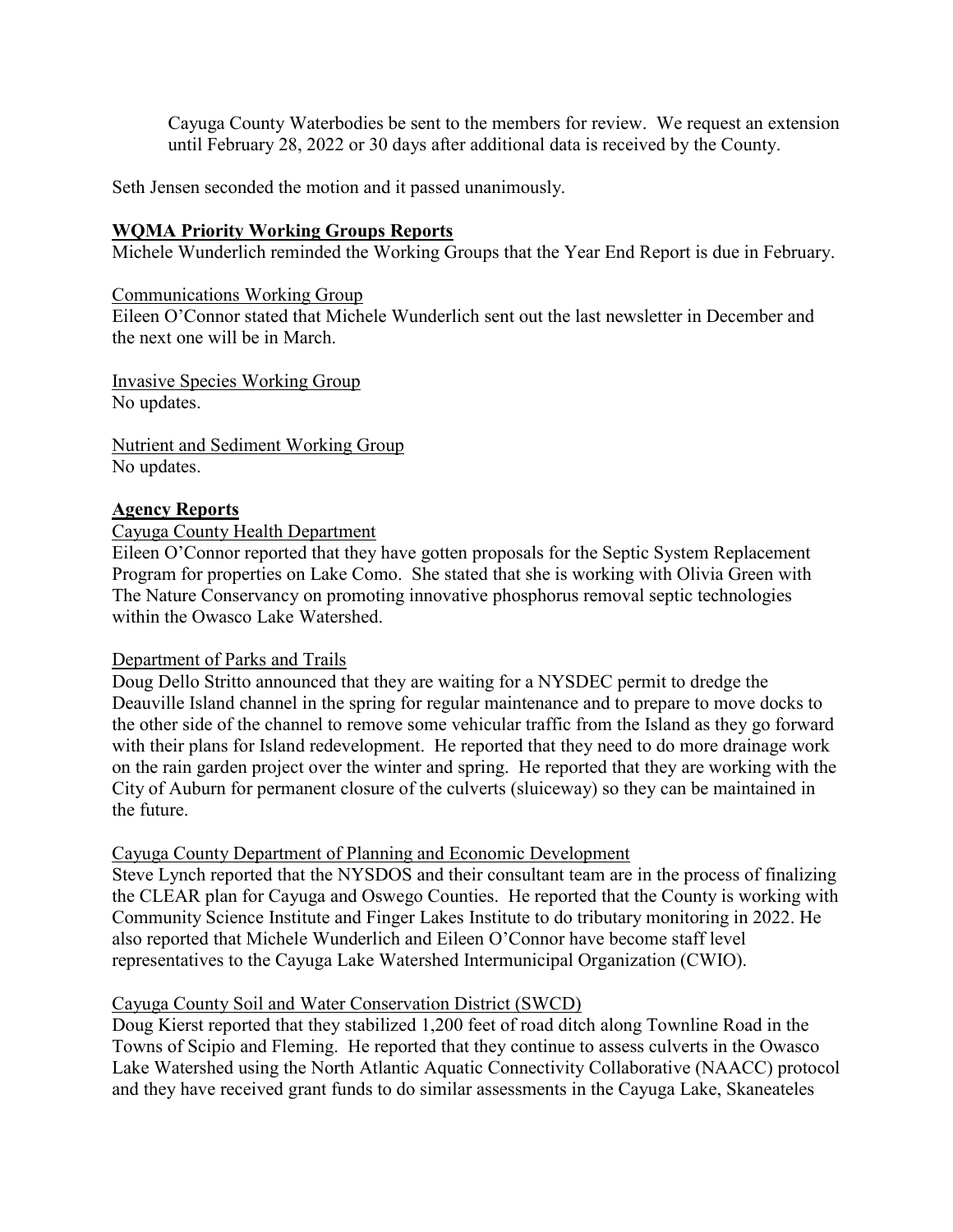Lake and Little Sodus Bay/Lake Ontario watersheds. He also announced that they received \$600,000 to do some fire lane stabilization and to work with highway departments on road ditch stabilization.

Doug Kierst stated that they are doing the Trade-A-Tree program in coordination with the Cayuga County Department of Planning and Economic Development. He stated that there will be a soil health meeting at Patterson Dairy next week and they will talk about the Our Owasco Project through Evidn.

### Cayuga County Solid Waste Management Program

Steve Lynch reported that the local solid waste management plan is on pause until the new planner is hired. He reported that they are working on the 2022 program and there is a resolution to go out for proposals for a household hazardous waste vendor.

## Cooperative Extension of Cayuga County

Ron Kuck reported that they are going to hire an environmental educator to help with Finger Lakes watershed issues and education, recycling and composting.

## City of Auburn

Seth Jensen stated that he would like future WQMA meetings to be held at other locations near the other lakes so that we can tour those areas. He would also want the meetings to still be available remotely at the same time. Michele Wunderlich will look into that.

Seth Jensen reported that they are working again with the City of Syracuse on collecting wastewater samples for assessing covid related community numbers within the sewershed. He believes it will have a database and dashboard to monitor community spread.

He reported he is meeting with The Nature Conservancy to learn more about the Cities and Urban Waters Program and there will be another meeting for the Drinking Water Source Protection Plan. He also reported that last year was good for hydro power and it provides about 80% of the power consumption for the City of Auburn's municipal power.

### **Lake Reports**

### Cross Lake/Seneca River Report

Carl Wiezalis discussed the persistent flooding that began in August and reported that they are still about two feet above summer navigation level. He stated that landowners are still prevented from removing their lifts and docks due the water level.

Carl stated that the NYSDEC Climate Smart Communities grants have money to look at climate related changes such as flooding and asked about applying. Steve Lynch stated that the County would have to authorize the application and the matching funds would have to be obtained. He also stated that these are hard to get unless you have a specific program in place. Seth Jensen announced that the City is working with the Central New York Regional Planning and Development Board on becoming a Climate Smart Community, which would go towards additional points if they applied for these types of grant funding in the future.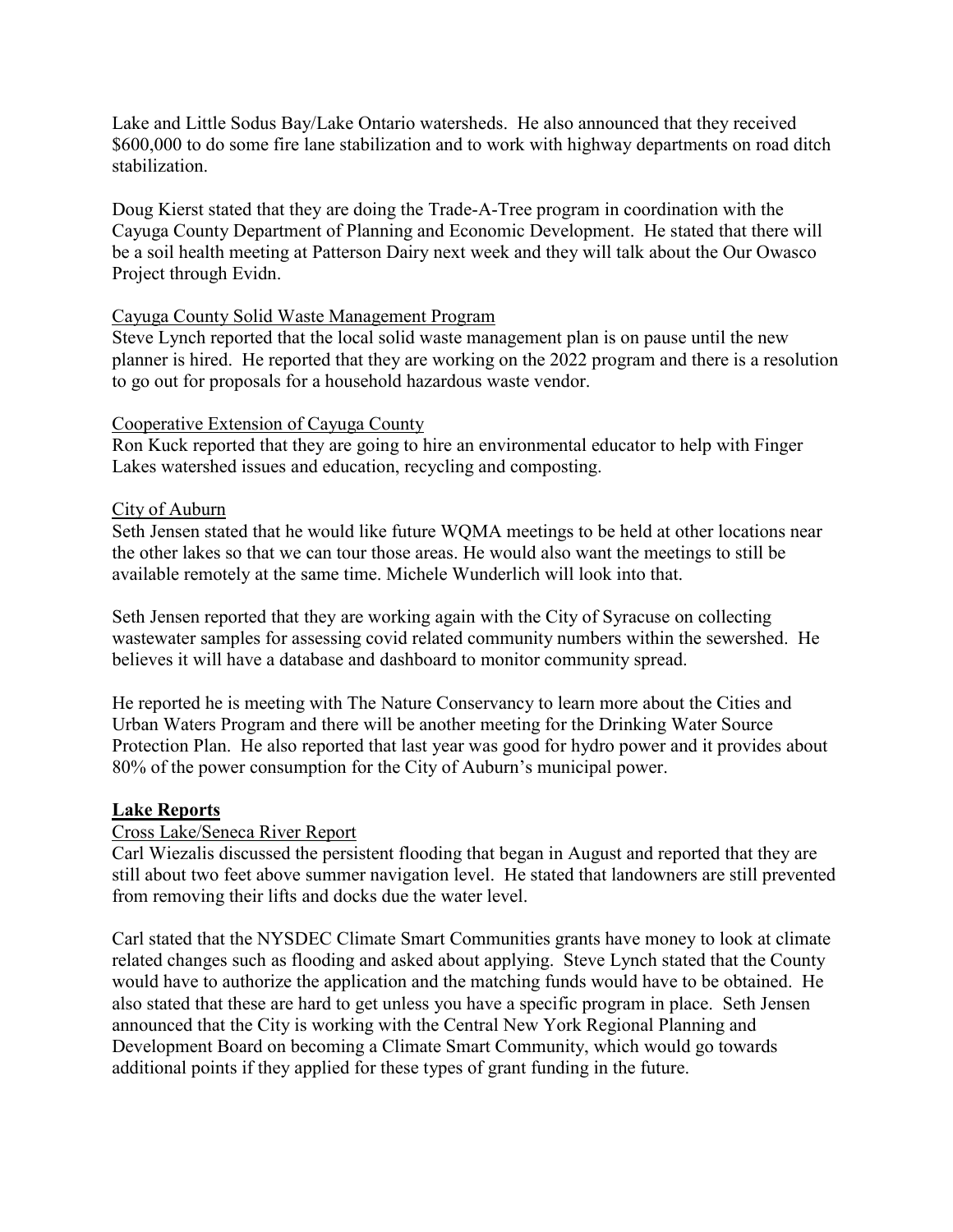### Little Sodus Bay/Lake Ontario Report

Gary Clark reported that Lake Ontario's water flow is currently higher coming in than going out and the level is up by 8 inches but they are still in a good position. He reported that the Bay Betterment Association met in December and they decided to get rid of their website and try to work with Fair Haven to get their information out.

### Owasco Lake Report

Rick Nelson reported that the Owasco Watershed Lake Association (OWLA) continues working on the Hemlock Woolly Adelgid hunting project. They identify properties with hemlocks and asks owners if they can look for the hemlock wooly adelgid and treat the trees if needed. Last year they treated 4,000 trees and they have a grant to continue the program.

Rick Nelson reported that the annual Bob Brower Scientific Symposium is tentatively scheduled to be held both virtually and in person on March 19, 2022. He made a motion to request that the WQMA be a co-sponsor of the 2022 Bob Brower Scientific Symposium. Carl Wiezalis seconded the motion and it passed unanimously.

## Skaneateles Lake Report

Frank Moses reported that Skaneateles Lake's elevation is 3 feet higher than this time last year. He reported that the Skaneateles Lake Association (SLA) is working with Dana Hall who is providing them with good guidance for their landowner outreach for Hemlock Woolly Adelgid surveys. They are also working with the Finger Lakes Institute on promoting upcoming workshops. Other work includes advancing development of Skaneateles Lake Watershed Improvement Projects initiative; revamping their Aquatic Invasive Species Prevention Business Plan; working with 9E planning team on exploring the added value of SLA supported research; re-engaging for the year with Lake Friendly Living Coalition of the Finger Lakes to discuss, share, and develop upcoming shared outreach, education, and advocacy activities and working with Go Native! Perennials, Onondaga County CCE, American Society of Landscape Architects, and other event organizers on landscape professional and landowner educational workshop series.

He also reported that they received their 2021 Aquatic Invasive Species Watercraft Inspectors report and they inspected 6,141 watercraft in 2021, which is down from 2020 most likely due to rainy season, no wake zone policy, and 2020 it being a sunny and pandemic friendly activity. Finally, he reported that the Onondaga County Cornell Cooperative Extension is hosting road salt presentation with Brenden Wiltse of the Adirondack Watershed Institute on Feb. 1st.

# **Partner Reports**

# Central New York Regional Development and Planning Board

Aaron McKeon reported that he is working on the Skaneateles Lake Nine Element Plan and the modeling is underway. He reported that the Town of Ithaca and the Cayuga Lake Watershed Intermunicipal Organization will have a virtual public meeting in later February/early March to discuss a slate of projects that they have put together.